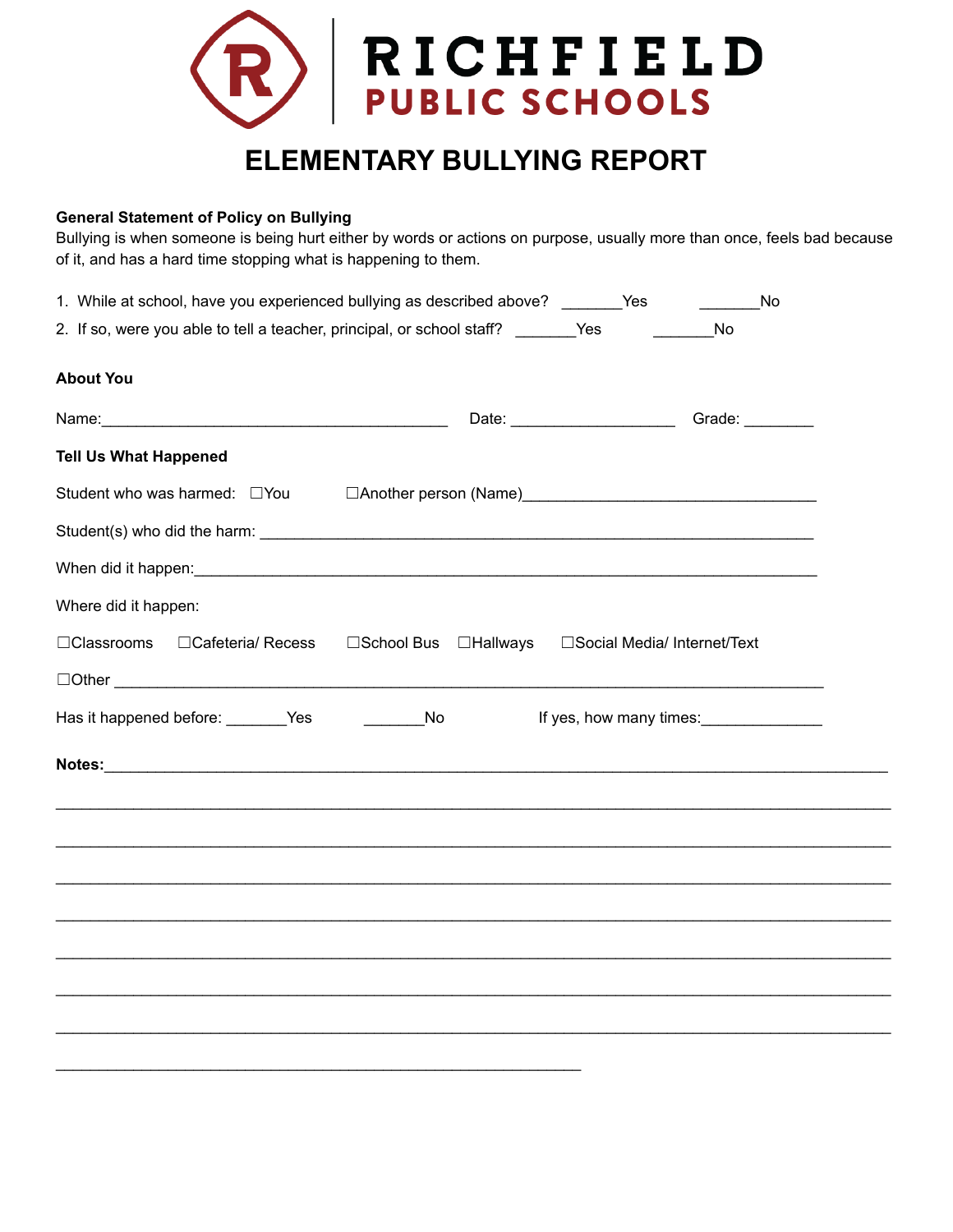Did the bullying include mean comments about you or your friends? What were the mean comments about?

| Size, weight or how you look | Identity (gender expression/identity) |
|------------------------------|---------------------------------------|
| How well you do in school    | Skin color                            |
| Your religion or beliefs     | Other things                          |

What kind of bullying happened? Was it:

| <b>Physical Acts</b>                                                                    | <b>Cyber/Online</b>                                                                                                                                                                                           |
|-----------------------------------------------------------------------------------------|---------------------------------------------------------------------------------------------------------------------------------------------------------------------------------------------------------------|
| Such as hitting, spitting, kicking, or damaging you                                     | Occurs on website or social media, by cell phone, email or                                                                                                                                                    |
| or another student's possessions                                                        | text message                                                                                                                                                                                                  |
| <b>Emotional</b>                                                                        | <b>Social</b>                                                                                                                                                                                                 |
| Spreading mean rumors or lies about you or another                                      | Excluding you or another student from a group, telling                                                                                                                                                        |
| student                                                                                 | other kids not to talk to you or another student                                                                                                                                                              |
| <b>Verbal</b><br>Saying mean or hurtful things or threatening you or<br>another student | <b>Harassment</b><br>Bullying behavior that is also based on a protected class:<br>$\Box$ Race, color, national origin; $\Box$ religion;<br>$\square$ sexual orientation; $\square$ age; $\square$ disability |

Who else saw what happened? Write their names here: \_\_\_\_\_\_\_\_\_\_\_\_\_\_\_\_\_\_\_\_\_\_\_\_\_\_\_\_\_

Was an adult nearby? Who? \_\_\_\_\_\_\_\_\_\_\_\_\_\_\_\_\_\_\_\_\_\_\_\_\_\_\_\_\_\_\_\_\_\_\_\_\_\_\_\_\_\_\_\_\_\_\_\_\_\_\_\_\_\_\_\_\_\_\_\_\_\_\_\_\_\_\_\_

## **For Office Staff Only:**

Follow up completed by: \_\_\_\_\_\_\_\_\_\_\_\_\_\_\_\_\_\_\_\_\_\_\_\_\_\_\_\_\_\_\_\_\_\_\_\_\_\_\_\_\_\_\_\_\_\_\_\_\_\_\_\_\_\_\_\_\_\_\_\_\_\_\_\_\_\_\_\_\_\_\_

## **Complete ONLY if harassment is checked**

| Determination: $\Box$ Harassment (Non sexual) $\Box$ Violence $\Box$ Discrimination (Not on the basis of sex)            |  |  |  |  |
|--------------------------------------------------------------------------------------------------------------------------|--|--|--|--|
| Setting of bullying or harassment<br>$\Box$ School Related $\Box$ Outside of School Only $\Box$ Electronic Communication |  |  |  |  |
|                                                                                                                          |  |  |  |  |
| □After-School Detention                                                                                                  |  |  |  |  |
|                                                                                                                          |  |  |  |  |
|                                                                                                                          |  |  |  |  |
|                                                                                                                          |  |  |  |  |
|                                                                                                                          |  |  |  |  |

☐Report to District Human Rights Office/Title IX Coordinator